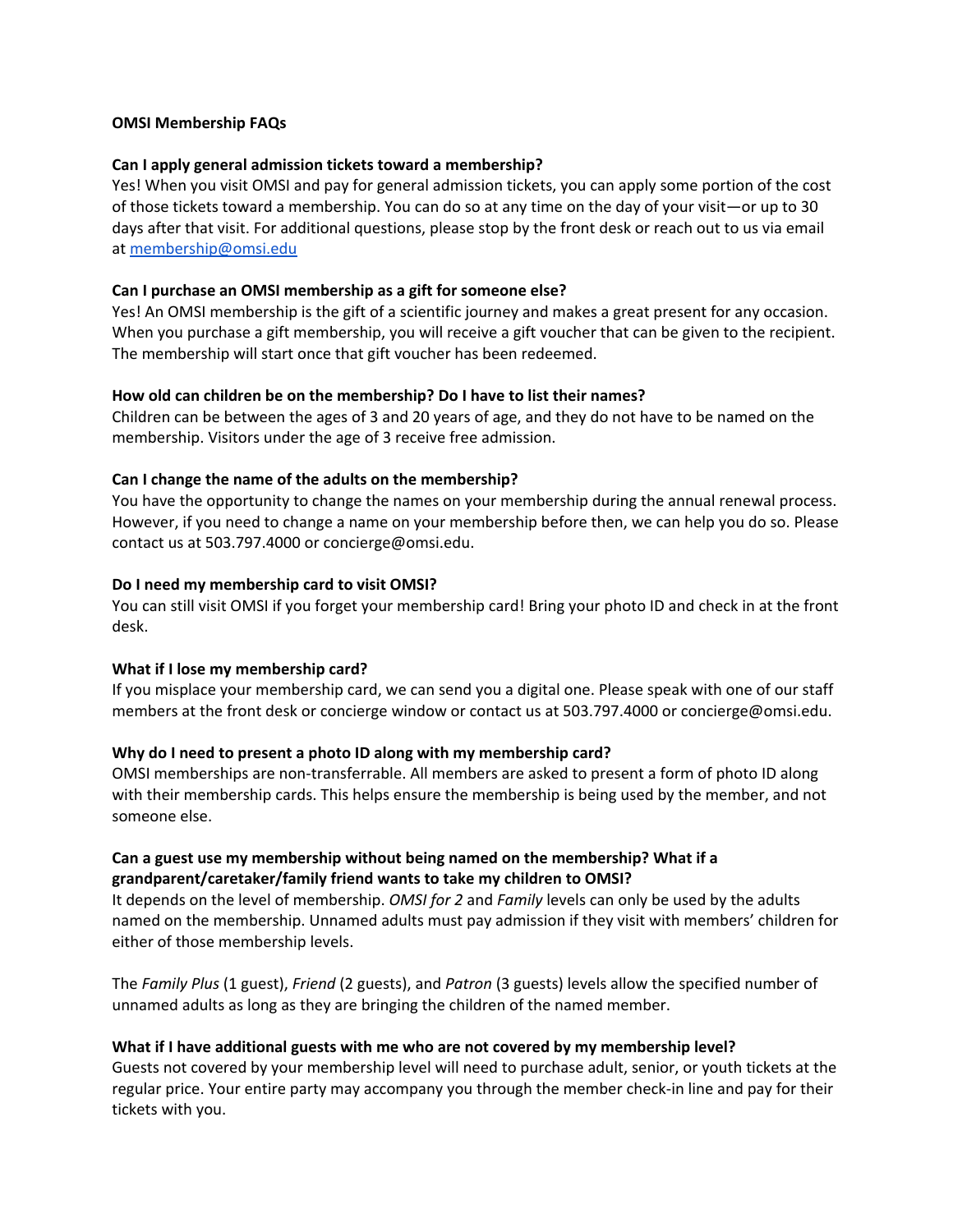## **As an OMSI member, what other discounts am I eligible for?**

Our Members receive discounts on special exhibits; Theater, Planetarium, and Submarine tickets; and parking; 50% off OMSI After Dark tickets; 20% off Summer Camps & Classes; 15% off special events; and a 10% discount in the OMSI Science Store, Theory Restaurant, and Empirical Café. See one of our staff members for further details. Note that some restrictions may apply.

## **What parking benefits do members get?**

Members have the option to buy up to two parking passes that are valid for the duration of the annual membership for \$10 each or to pay \$4 per individual visit.

Members must have their parking pass displayed in their vehicle during their visit. OMSI is not responsible for lost or stolen parking passes, but Members can replace one lost parking pass for \$10 during their valid membership dates.

#### **Is an OMSI membership tax-deductible?**

Yes, OMSI is a nonprofit organization and membership fees are either partially or fully tax-deductible, depending on the membership level. The membership purchase receipt you received via email should be retained for proof of a tax-deductible donation.

# **How do I use the submarine or theater vouchers that came with my membership?**

You can redeem submarine or theater vouchers online, at the front desk during your visit, or save them for a future visit. You may call OMSI's concierge line at 503.797.4000 to reserve tickets for future dates. Vouchers are one-time use passes, and do not roll over year to year.

#### **What counts as a Planetarium matinee?**

Planetarium matinees are shows starting between 11am and 4:30pm. Planetarium tickets can be purchased and redeemed at the front desk. Evening laser show presentations are not matinees.

# **Does OMSI offer financial aid for memberships?**

OMSI is committed to making science-fueled fun available for all. We offer several [admission](https://omsi.edu/admission-access) access [programs](https://omsi.edu/admission-access) including Membership Access, Arts for All, and Educator Previews. Please visit [omsi.edu/admission-access](https://omsi.edu/admission-access) for more information.

#### **Is an OMSI membership reciprocal with other museums?**

Yes! OMSI participates in the Association of Science-Technology Centers' (ASTC) Passport Program, which entitles OMSI members to free admission at more than 375 science and technology centers in the U.S. and worldwide. Ensure you have your OMSI membership card to show proof of membership prior to arriving at other museums.

More information about the ASTC Passport Program and reciprocal museums can be found on [ASTC's](http://www.astc.org/members/passlist_about.htm) [site.](http://www.astc.org/members/passlist_about.htm) Please note: OMSI Members do not receive free admission to The Evergreen Aviation Museum.

# I'm logging in to your website for the first time, how do I get access to my member account?

We've implemented an improved ticketing system that makes getting tickets easier! If you are logging in for the first time, you will need to set up your login information and create a new password. To update your password, please do the following: